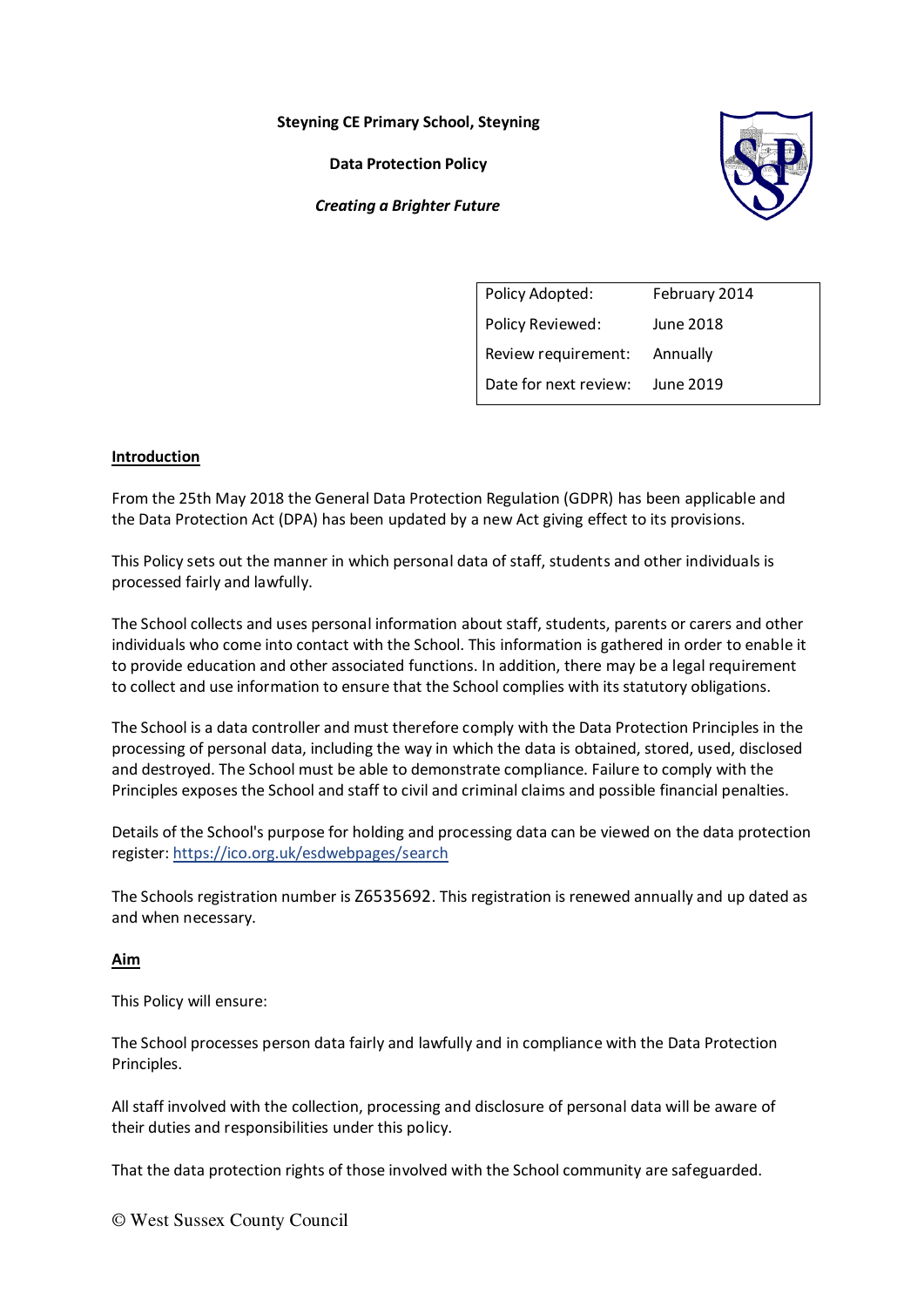Confidence in the School's ability to process data fairly and securely.

# **Scope**

This Policy applies to:

Personal data of all School employees, governors, students, parents and carers, volunteers and any other person carrying out activities on behalf of the School.

The processing of personal data, both in manual form and on computer.

All staff and governors.

# **The Data Protection Principles**

The School will ensure that personal data will be:

- 1. Processed fairly, lawfully and in a transparent manner.
- 2. Collected for specified, explicit and legitimate purposes and not further processed for other purposes incompatible with those purposes.
- 3. Adequate, relevant and limited to what is necessary in relation to the purposes for which data is processed.
- 4. Accurate and, where necessary, kept up to date.
- 5. Kept in a form that permits identification of data subjects for no longer than is necessary for the purposes for which the personal data is processed.
- 6. Processed in a way that ensures appropriate security of the personal data including protection against unauthorised or unlawful processing and against accidental loss, destruction or damage, using appropriate technical or organisational measures.

The School will be able to demonstrate compliance with these principles.

The School will have in place a process for dealing with the exercise of the following rights by Governors, staff, students, parents and members of the public in respect of their personal data:

- to be informed about what data is held, why it is being processed and who it is shared with;
- to access their data;
- to rectification of the record;
- to erasure:
- to restrict processing;
- to data portability;
- to object to processing;
- not to be subject to automated decision-making including
- profiling.

# **Roles and Responsibilities**

© West Sussex County Council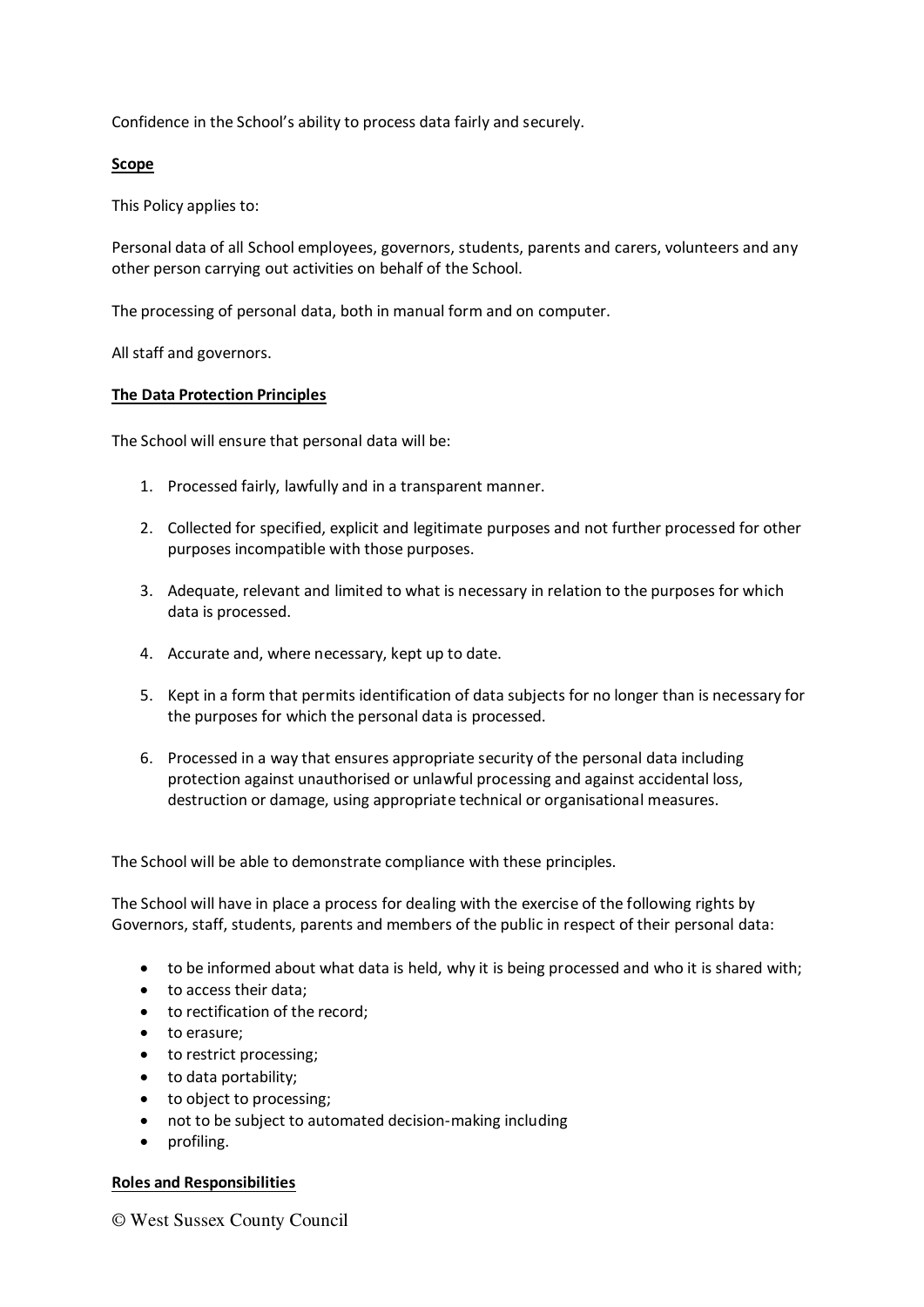The Governing Body of the School and the Head Teacher are responsible for implementing good data protection practices and procedures within the School and for compliance with the Data Protection Principles.

It is the responsibility of all staff to ensure that their working practices comply with the Data Protection Principles. Disciplinary action may be taken against any employee who breaches any of the instructions or procedures forming part of this policy

A designated member of staff, the Data Protection Officer, will have responsibility for all issues relating to the processing of personal data and will report directly to the Head Teacher.

The Data Protection Officer will comply with responsibilities under the GDPR and will deal with subject access requests, requests for rectification and erasure, data security breaches. Complaints about data processing will be dealt with in accordance with the Schools Complaints Policy.

### **Data Security and Data Security Breach Management**

All staff are responsible for ensuring that personal data which they process is kept securely and is not disclosed to any unauthorised third parties.

Access to personal data should only be given to those who need access for the purpose of their duties.

All staff will comply with the Schools Acceptable IT use Policy.

Staff who work from home must have particular regard to the need to ensure compliance with this Policy and the Acceptable IT use Policy.

Data will be destroyed securely in accordance with the 'Information and Records Management Society Retention Guidelines for Schools'.

New types of processing personal data including surveillance technology which are likely to result in a high risk to the rights and freedoms of the individual will not be implemented until a Privacy Impact Risk Assessment has been carried out.

The School will have in place a data breach security management process and serious breaches where there is a high risk to the rights of the individual will be reported to the Information Commissioner's Office (ICO) in compliance with the GDPR.

All staff will be aware of and follow the data breach security management process.

All staff will be aware of and comply with the list of Do's and Don'ts in relation to data security in Appendix A

#### **Subject Access Requests**

Requests for access to personal data (Subject Access Requests)(SARs) will be processed by the Data Protection Officer. Those making a Subject Access Request will be charged a fee in accordance with Regulations. Records of all requests will be maintained.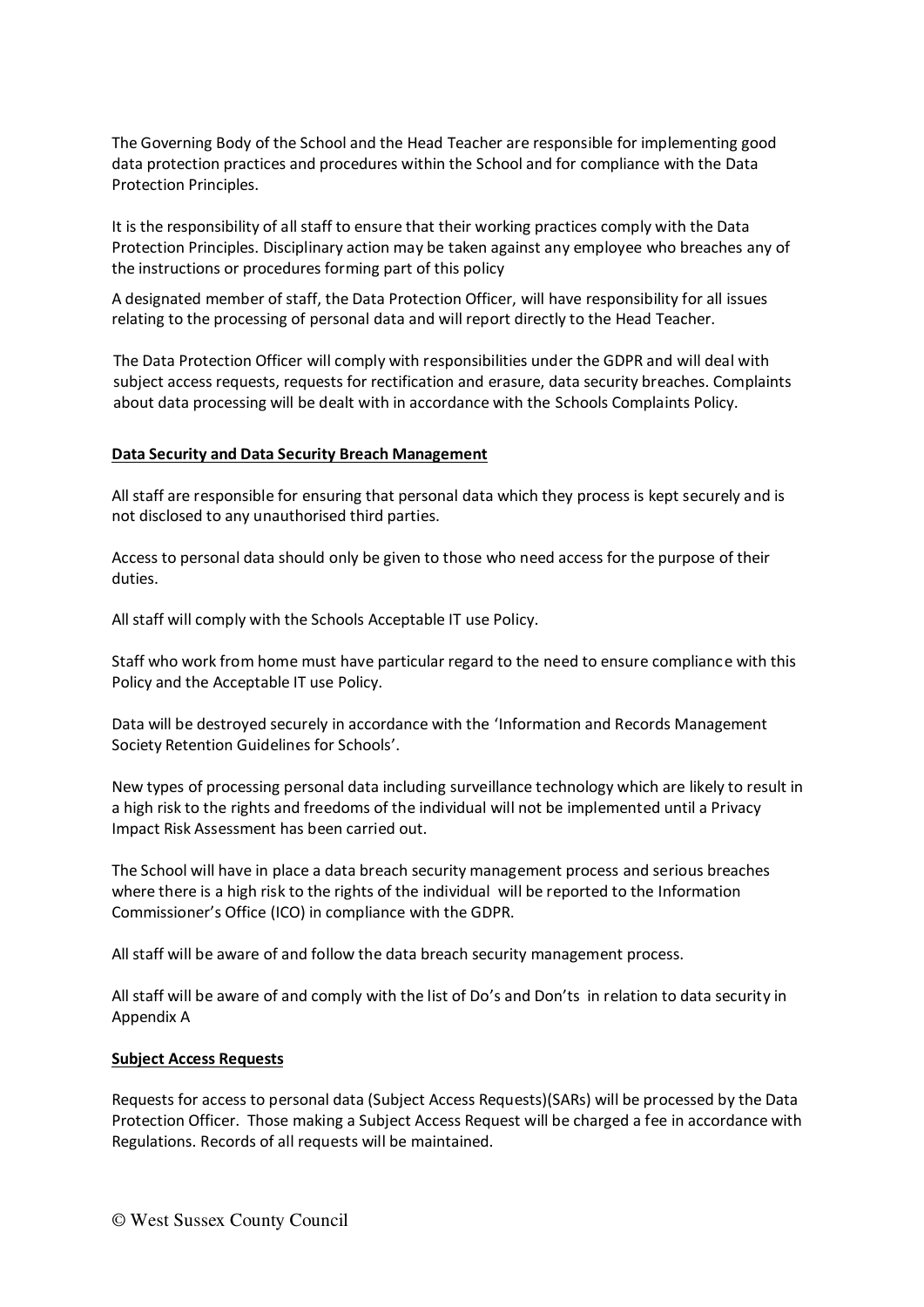The School will comply with the statutory time limits for effecting disclosure in response to a Subject Access Request. The statutory time limit of 40 days continues until 25<sup>th</sup> May 2018 when under the GDPR the statutory time period reduces to one calendar month of receipt of the request.

# **Sharing data with third parties and data processing undertaken on behalf of the School.**

Personal data will only be shared with appropriate authorities and third parties where it is fair and lawful to do so. Any sharing will be undertaken by trained personnel using secure methods. Where a third party undertakes data processing on behalf of the School e.g. by providing cloud based systems or shredding services, the School will ensure that there is a written agreement requiring the data to be processed in accordance with the Data Protection Principles.

# **Ensuring compliance**

All new staff will be trained on the data protection requirements as part of their induction.

Training and guidance will be available to all staff.

All staff will read the Acceptable IT use Policy.

The School advises students whose personal data is held, the purposes for which it is processed and who it will be shared with. This is referred to as a "Privacy Notice" and is available on the School website.

The School also provides a Privacy Notice to staff which is available on the School website.

The School will ensure Privacy Notices contains the following information:

- Contact Data Controller and Data Protection Officer
- Purpose of processing and legal basis. Retentions period. Who we share data with.
- Right to request rectification, erasure, to withdraw consent, to complain, or to know about any automated decision making and the right to data portability where applicable.

# **Photographs, Additional Personal Data and Consents**

Where the School seeks consents for processing person data such as photographs at events it will ensure that appropriate written consents are obtained. Those consent forms will provide details of how the consent can be withdrawn.

Where the personal data involves a child under 16 years written consent will be required from the adult with parental responsibility.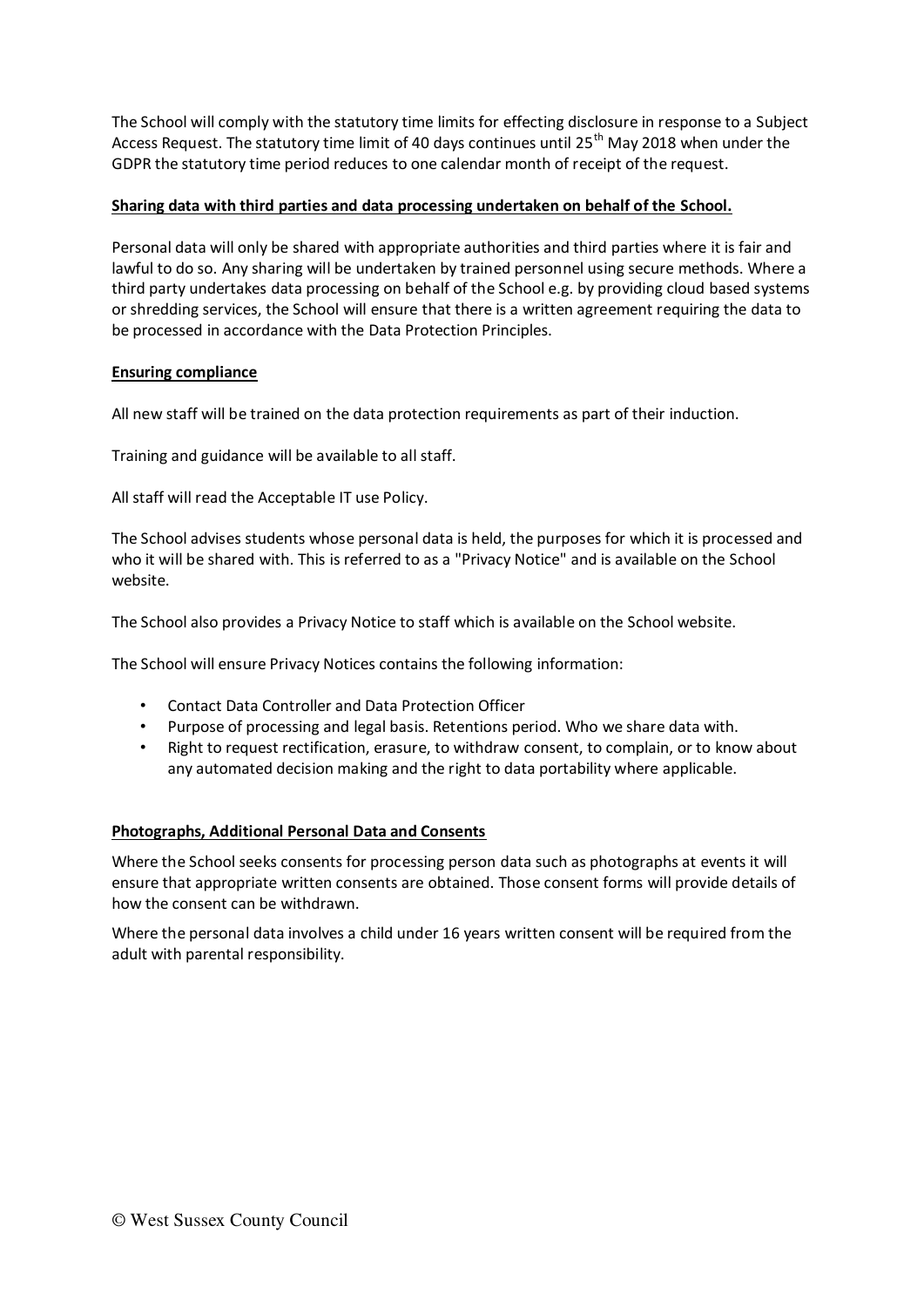# **Appendix A**

### **What staff should do:**

**DO** get the permission of your manager to take any confidential information home.

**DO** transport information from school on secure computing devices (i.e. encrypted laptops and encrypted memory sticks). Wherever possible avoid taking paper documents out of the office.

**DO** use secure portable computing devices such as encrypted laptops and encrypted USB memory sticks when working remotely or from home.

**DO** ensure that any information on USB memory sticks is securely deleted off the device, or saved on a School shared drive.

**DO** ensure that all paper based information that is taken of premises is kept confidential and secure, ideally in a sealed envelope which indicates a return address if misplaced.

**DO** ensure that any confidential documents that are taken to your home are stored in a locked drawer.

**DO** ensure that paper based information and laptops are kept safe and close to hand when taken out off premises. Never leave them unattended. Particular care should be taken in public places (e.g. reading of documentation on public transport).

**DO** ensure that when transporting paper documentation in your car that it is placed in the boot (locked) during transit.

**DO** return the paper based information to the School as soon as possible and file or dispose of it securely.

**DO** report any loss of paper based information or portable computer devices to your line manager immediately.

**DO** ensure that all postal and e-mail addresses are checked to ensure safe dispatch of information. When sending personal information by post the envelope should clearly state 'Private – Contents for Addressee only'. **DO** ensure that when posting/emailing information that only the specific content required by the recipient is sent.

**DO** use pseudonyms and anonymise personal data where possible.

**DO** ensure that access to SIMS (or equivalent) is restricted to appropriate staff only, that leavers are removed in a timely manner and that generic user names such as 'Sysman' are disabled.

#### **What staff must not do:**

**DO NOT** take confidential information to an entertainment or public place such as a pub or cinema, whether held on paper or an electronic device. Any information must be taken to the destination directly and never left unattended during the journey.

**DO NOT** unnecessarily copy other parties into e-mail correspondence.

**DO NOT** e-mail documents to your own personal computer.

**DO NOT** store work related documents on your home computer.

**DO NOT** leave personal information unclaimed on any printer or fax machine.

**DO NOT** leave personal information on your desk over night, or if you are away